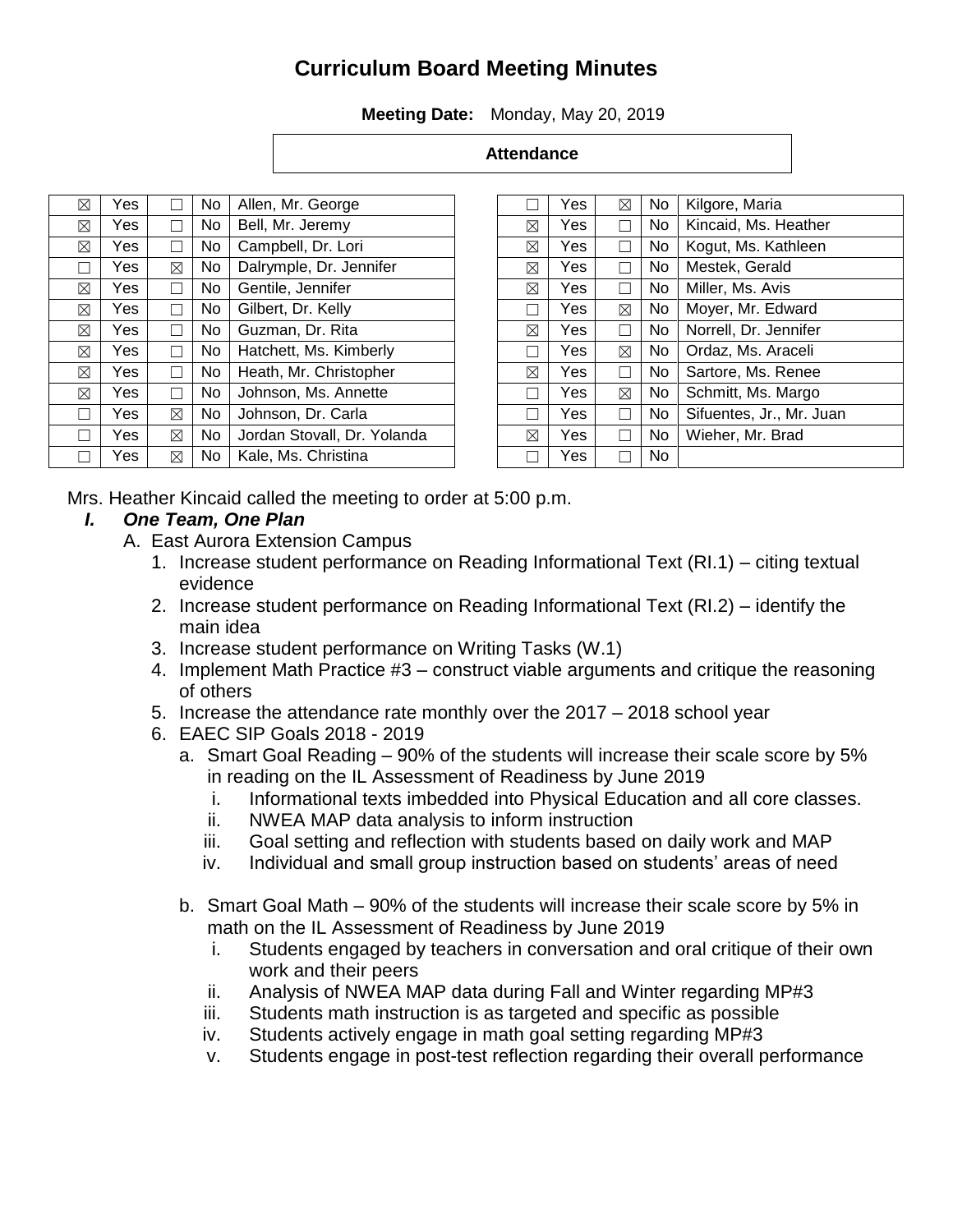- c. Smart Goal Attendance EAEC students will increase their average daily attendance by 3% as compared to 2017 – 2018 school year
	- i. Leadership team focused on student attendance each week
	- ii. Partnership with MS and HS truancy liaisons and current HS Attendance Dean
	- iii. Numerous home visits and parent meetings with Tier II and Tier III students
	- iv. Attendance goal setting meetings with students and parents and workshops for parents
	- v. Incentives for students who meet their attendance goals
- d. EAEC Data Highlights
	- i. Achieved growth across all grade levels
	- ii. Reading Assessment 62% of all students met the projected growth
	- iii. Math Assessment 63% of all students met the projected growth
- e. EAEC SEL Focus
	- i. Implemented *Second Step* at the MS level to help address students' socialemotional needs
	- ii. Check-in/Check-out driven by teacher and student data
- B. Bardwell Elementary School
	- 1. RI.1 Citing Textual Evidence and RI.2 Determine central theme/main idea
		- a. Growth from Fall to Winter increased throughout the grades
		- b. Rainbow Words and Main idea posters to recognize in question and sentence form
	- 2. Increase student performance on Writing Tasks (W.1)
		- a. "Pick A Side" prompted to write an opinion piece
		- b. Students write a document supporting their point of view, and all students wrote their own book
	- 3. Implement Math Practice #3 construct viable arguments and critique the reasoning of others
		- a. Constructing viable arguments
		- b. Critiquing piers reasoning
		- c. Number talks and math talks daily
		- d. Content area vocabulary
	- 4. Increase the attendance rate monthly over the 2017 2018 school year
		- a. 71% met the goal of increasing their attendance rate
		- b. One classroom had 68 days of perfect attendance
	- 5. Bardwell counts on each other by nourishing souls and challenging minds!

## *II. Consolidated District Plan (CDP) – 2019 - 2020*

- A. Focused on the Illinois State goals
- B. CDP combines the plans for the following grants
	- 1. Title I, Part A Improving Basic Programs
	- 2. Title I, Part A School Improvement Part 1003(a)
	- 3. Title II, Part A Preparing, Training and Recruiting high-quality teachers, principals and other school leaders
	- 4. Title III Language Instruction Educational Program (LIEP)
	- 5. Title III Immigrant Education
	- 6. Title IV, Part A Student Support and Academic Enrichment
	- 7. IDEA, Part B Flow-through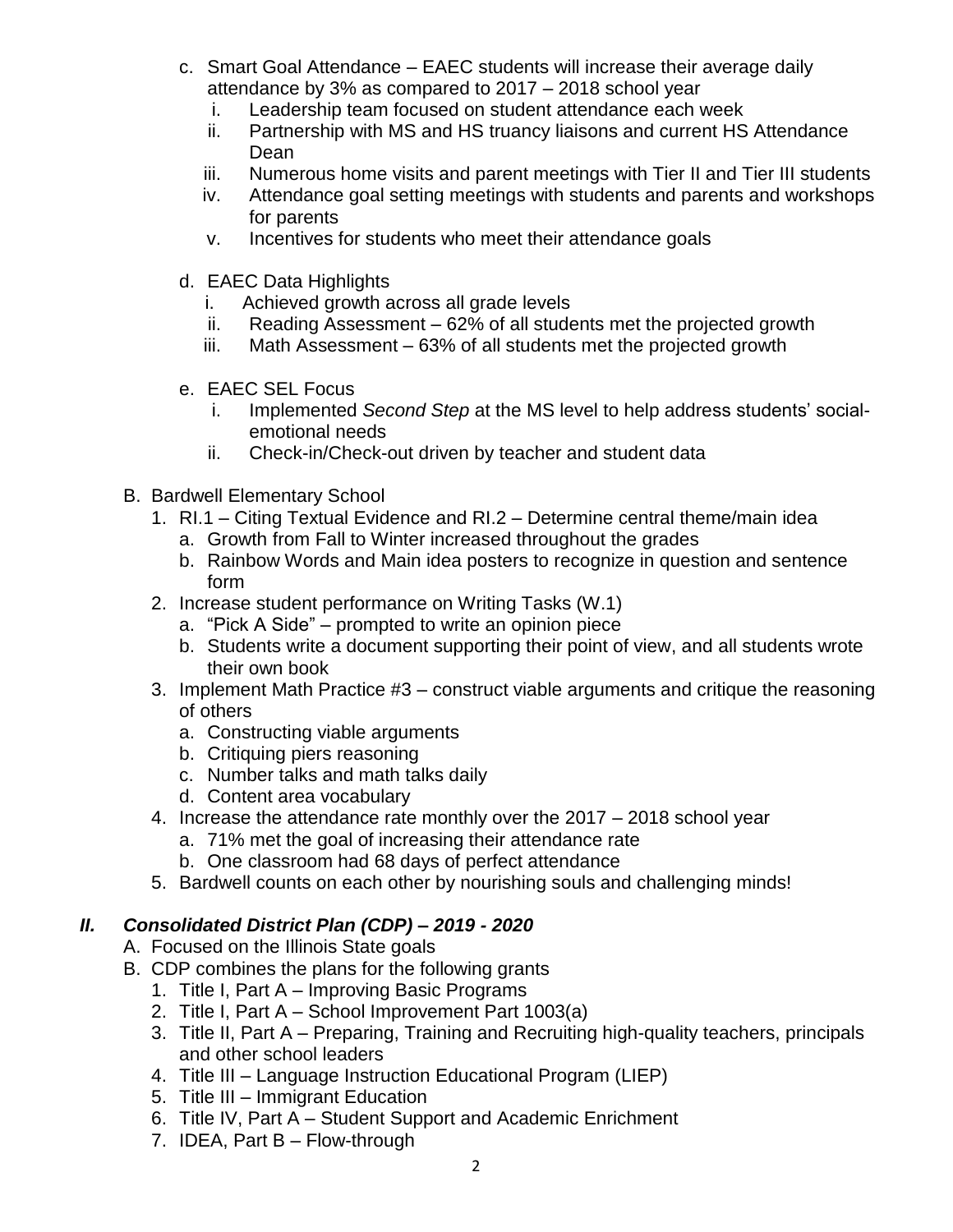- 8. IDEA, Part B Preschool
- 9. Foster Care Transportation Plan
- C. Needs Assessment Completed in November and December
	- 1. School and district report cards
	- 2. Five Essential survey
	- 3. Student achievement data
	- 4. Current recruitment and retention efforts
	- 5. Professional Development plans
	- 6. School Improvement plans
	- 7. Title I plans/IBAM rubrics
	- 8. Classroom observations
- D. Strategic Goal #1 Equity
	- 1. Develop consistent, researched-based EL models in Pre-K through Grade 12
	- 2. Create an equitable learning environment that addresses each student's needs
	- 3. Provide a learning environment that supports each student's social-emotional needs
- E. Strategic Goal #2 Operational Excellence
	- 1. Align and utilize systems and resources that promote operational excellence, efficiency and fiscal accountability
	- 2. Implement a system of research-based best practices and processes at all levels of operations aligned to district goals and fiscal responsibility in order to ensure student success
- F. Strategic Goal #3 Collaborative Leadership
	- 1. Engage in the continuous cycle of improvement through collaborative, studentfocused and data-driven leadership teams who will monitor and communicate at all levels
	- 2. Implement consistent organizational structures through effective leadership teams at all levels
- G. Strategic Goal #4 Student Achievement
	- 1. Standards and common assessments drive consistent, skills-based, data-informed instruction across all classrooms
	- 2. Students consistently meet grade-level benchmarks and make sufficient gains to eliminate gaps
	- 3. Included in the Consolidated District Plan (CDP) stakeholder engagement, preschool coordination, student achievement, college and career, professional development, safe learning environment Foster Care Transportation
- H. Addressed in the Consolidated District Plan (CDP) Supporting student's academic, social-emotional, language needs and students with disabilities
- I. Feedback was provided related to: well-rounded instructional programs; strengthening academic and language programs; transitioning from middle school to high school and high school to post-secondary; professional development; creating a safe and healthy learning environment
- J. After Board of Education approval, the plan will be submitted to ISBE for their approval

## *III. Pre-AP Music – Band SY 2020 - Discussion*

- A. College Board has approved district freshman band students to participate in Pre-AP Music
- B. Approximately eighty-eight (88) students will participate in Pre-AP Band

## *IV. Middle School Schedule SY 2020 – Discussion*

- A. Discussion concerning a Late Start Tuesday for all district middle schools in SY 2020
- B. Allows for more time to delve into data and progress monitoring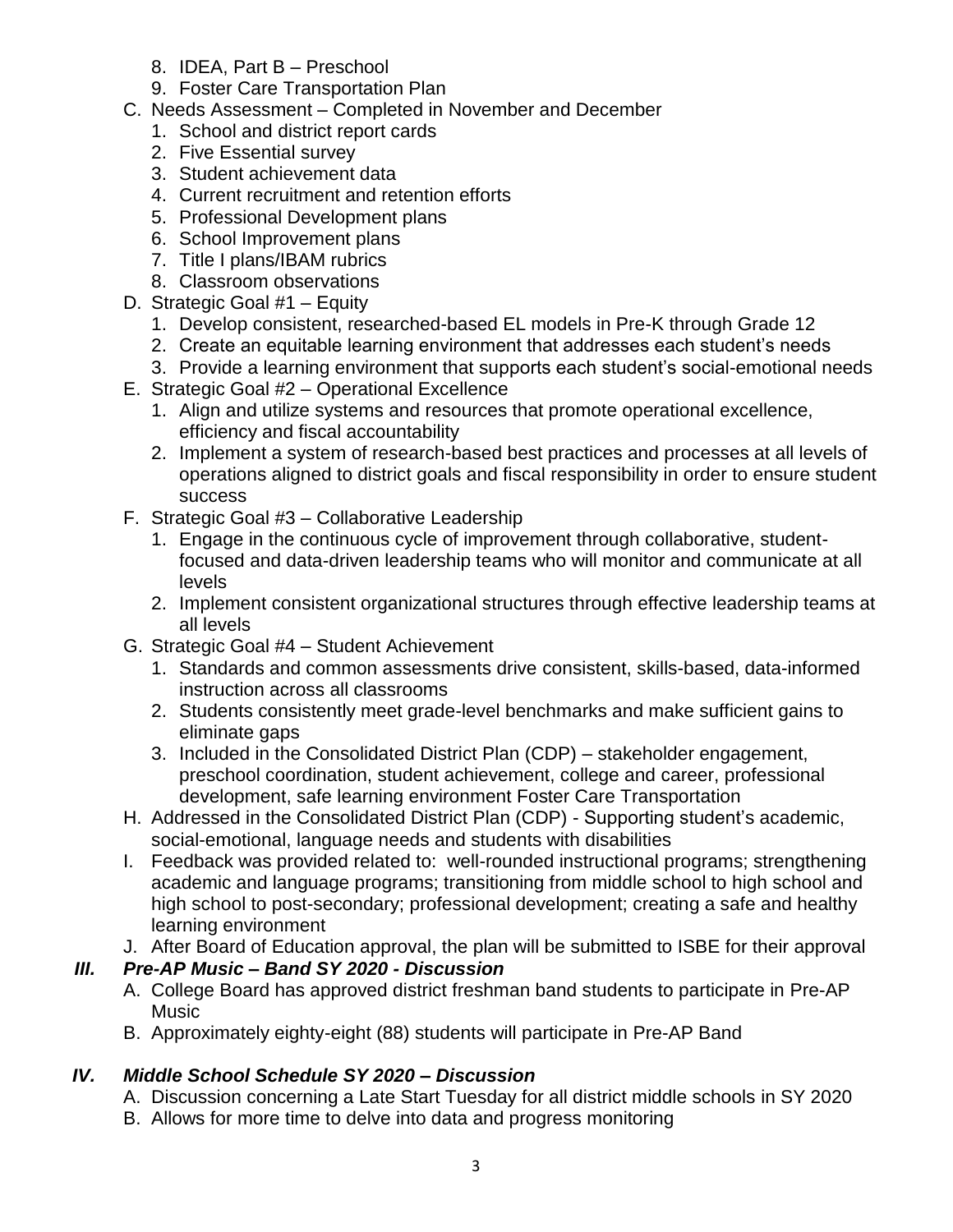## *V. New Leaders*

- A. Provide support to Principals and Directors
- B. Will be aligned to Strategic Plan
- C. Program Outcomes
	- 1. Build a common language to support and sustain a clear instructional vision and school culture that advances equity, efficacy and collaboration
	- 2. Develop systems and structures to effectively lead change management and drive impact in service of improving learning and teaching outcomes
	- 3. Identify and hone leadership capacity within schools and led highly effective teams to build collective efficacy and implement data-driven school improvement at scale
	- 4. Positively impact school culture by ensuring a laser-like focus on high expectations and increasing achievement and growth for all students
	- 5. Use self-reflections as a strategy to hone personal leadership competencies, advance equity-based practices and develop sustainable systems that drive school improvement
- D. Program Monitoring and Communication
	- 1. Implementation Data New Leaders will gather observation data via the program components that require participants to apply their new learning
	- 2. Participant Surveys New Leaders will conduct regular participant surveys after each session and at the mid- and end-of-year points
	- 3. Monthly Check-ins New Leaders will host monthly check-ins with the senior district leaders to provide updates on participant progress, fidelity of implementation and identified areas of opportunity
	- 4. Formal Step-back Meetings New Leaders will host formal "step-back" meetings with senior district leaders at mid- and end-of-year to understand district satisfaction; participant perceptions; effect of programming and needs for next program year

## *VI. Consortium for Educational Change (CEC) – Teacher Evaluator Support*

- A. Courses are ISBE approved
- B. Leader Training is a full day professional development sessions for leadership on using the Danielson framework for teaching in evaluation of staff
- C. Inter-rater Reliability are half day sessions with leaders to calibrate around rating and scoring based on classroom observation; including calibration agreement, instructional rounds and evaluations that lead to professional growth
- D. Build consistency with our teacher evaluators and teacher competency
- E. Will cover all four Domains I IV
- F. Will provide targeted sessions for  $K 5$  and  $6 12$

## *VII. Teachstone*

- A. Class/Class S training is a two-day training designed to help build our instructional coaches capacity to collect teaching assessment data
- B. Designed for instructional leaders of all types coaches and administrators
- C. Class Training
	- 1. Elementary Instructional Coaches, Principals and Assistant Principals
	- 2. Grades Pre K 5 including training materials and two-month video library subscriptions
- D. Class S Training
	- 1. Middle and high school Instructional Coaches, Principals and APs
	- 2. Grades 6 12 including training materials and two-month video library subscriptions
- E. Coaches will receive